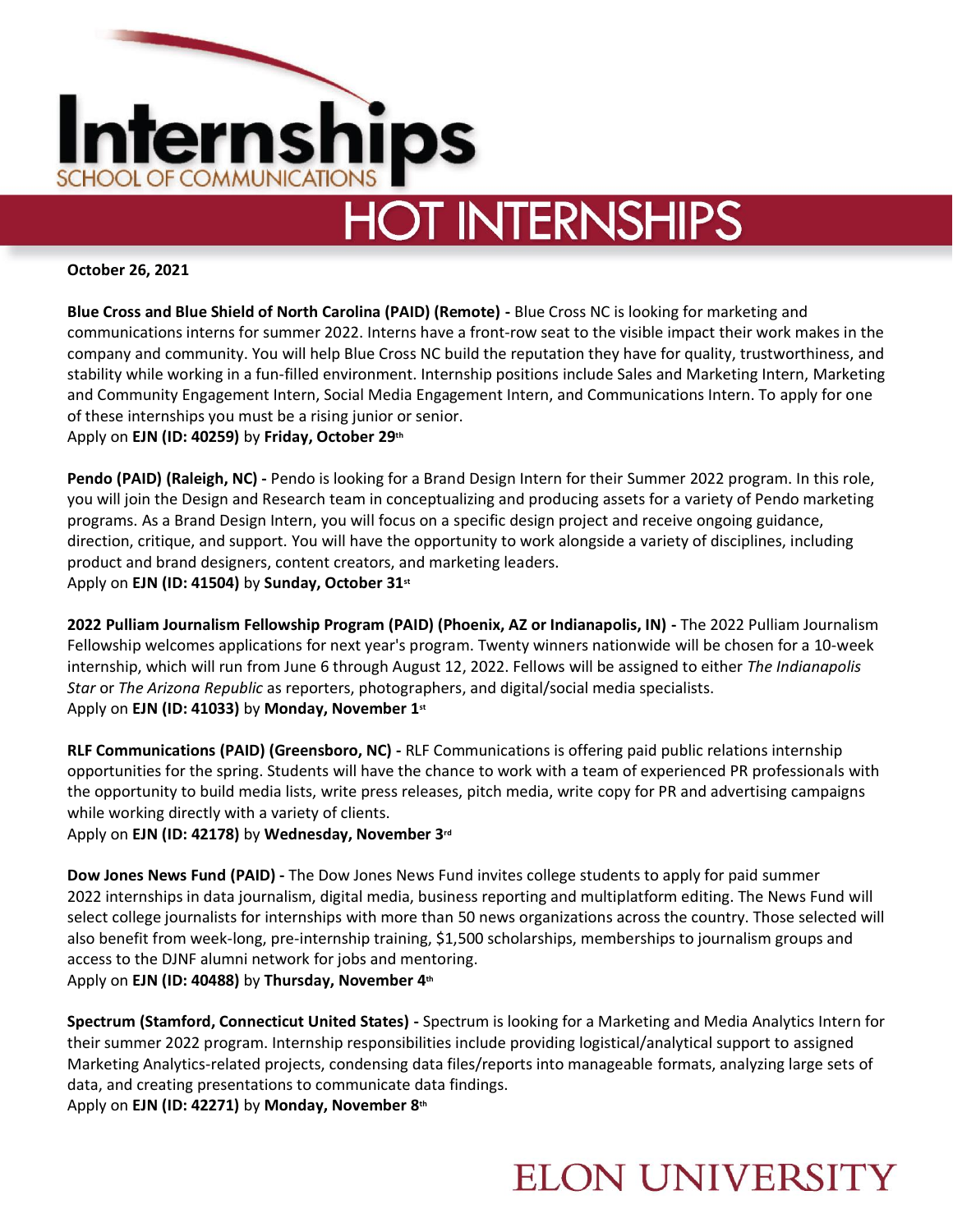

## **HOT INTERNSHIPS**

**The Virginian Pilot (PAID) (Norfolk, Virginia) —** The Virginian-Pilot, the largest newspaper in Virginia, is now accepting internship applications for summer 2022. Interns are paid, and treated as regular newsroom staff members, learning on the job, and helping to produce Virginia's best news coverage. The internship period lasts 12 weeks, and there are opportunities to intern in reporting, audience engagement, data journalism, and videography/photography.

Apply on **EJN (ID: 40598)** by **Friday, November 12th**

**French/West/Vaughan (Raleigh, NC)** - French/West/Vaughan is seeking a diverse group of bright and eager students to join their agency and experience the fast-paced environment of an award-winning Marketing & PR agency. They are currently accepting applications for public relation interns, social media interns, and creative interns. These internship opportunities are for the spring semester.

Apply on **EJN (ID: 41281)** by **Monday, November 15th**

**Our State Magazine (Greensboro, NC) -** Our State Magazine has an editorial internship opportunity for the spring semester. Internship positions are for 10 hours a week, unpaid, and offer the opportunity for experience in several areas: research, proofing, writing, and editing. Interns also help with fact-checking, indexing, assembling copy for our website, and other general duties. Our State interns work closely with the editorial team and have the opportunity to produce portfolio-worthy clips.

Apply on **EJN (ID: 42643)** by **Tuesday, November 16th**

**Montgomery Coalition for Adult English Literacy (PAID) (Rockville, MD) -** Montgomery Coalition for Adult English Literacy (MCAEL) is looking for a paid intern to support its communications work. Internship responsibilities include writing/posting to social media, writing content for the website, and drafting emails to various stakeholder groups. Apply on **EJN (ID: 42334)** by **Wednesday, November 17th**

**American Society of Magazine Editors (PAID) (Washington, D.C. or New York, NY) -** Applications are now open for the American Society of Magazine Editors (ASME) Summer 2022 Internship Program. ASME interns report, edit, factcheck and copy-edit for print and online publications. Interns assigned to magazines and websites in New York and Washington can expect to work in the editorial offices of their assigned publications in summer 2022. Apply on **EJN (ID: 42562)** by **Wednesday, December 1st**

**SiriusXM (PAID) (New York, New York) -** SiriusXM's Summer 2022 Internship Program is now accepting applications. At SiriusXM, interns could find themselves doing anything from running the board in a broadcasting booth or being a voice behind the mic, to ideating in a brainstorming session with leaders within the engineering department at one of the world's largest audio entertainment companies. For summer 2022, there are position opportunities in areas including web development, product management, product design, and product analytics. Apply on **EJN (ID: 41387)** by **Wednesday, December 29th**

**Dunn Pellier Media (Remote) -** Dunn Pellier Media is seeking a remote intern to assist with their PR efforts. Interns will learn how to create and build contact lists, create press clippings, research trends, media monitoring, assist in social media campaigns and more. Some of the companies Dunn Pellier Media works with include Forbes, Men's/Women's Health, MindBodyGreen, Medium, Authority, Glamour, Refinery29, Extra, KTLA5, The Doctors, Dr. OZ, ABC 7, and TODAY.

Apply on **EJN (ID: 42365)** by **Friday, December 31st**

**ANA Educational Foundation (PAID) -** Launched in 2018, the MADE (Marketing & Advertising Education) Program has placed over 100 undergraduate juniors and seniors in paid summer internships at top ad agencies, media companies

### **ELON UNIVERSITY**